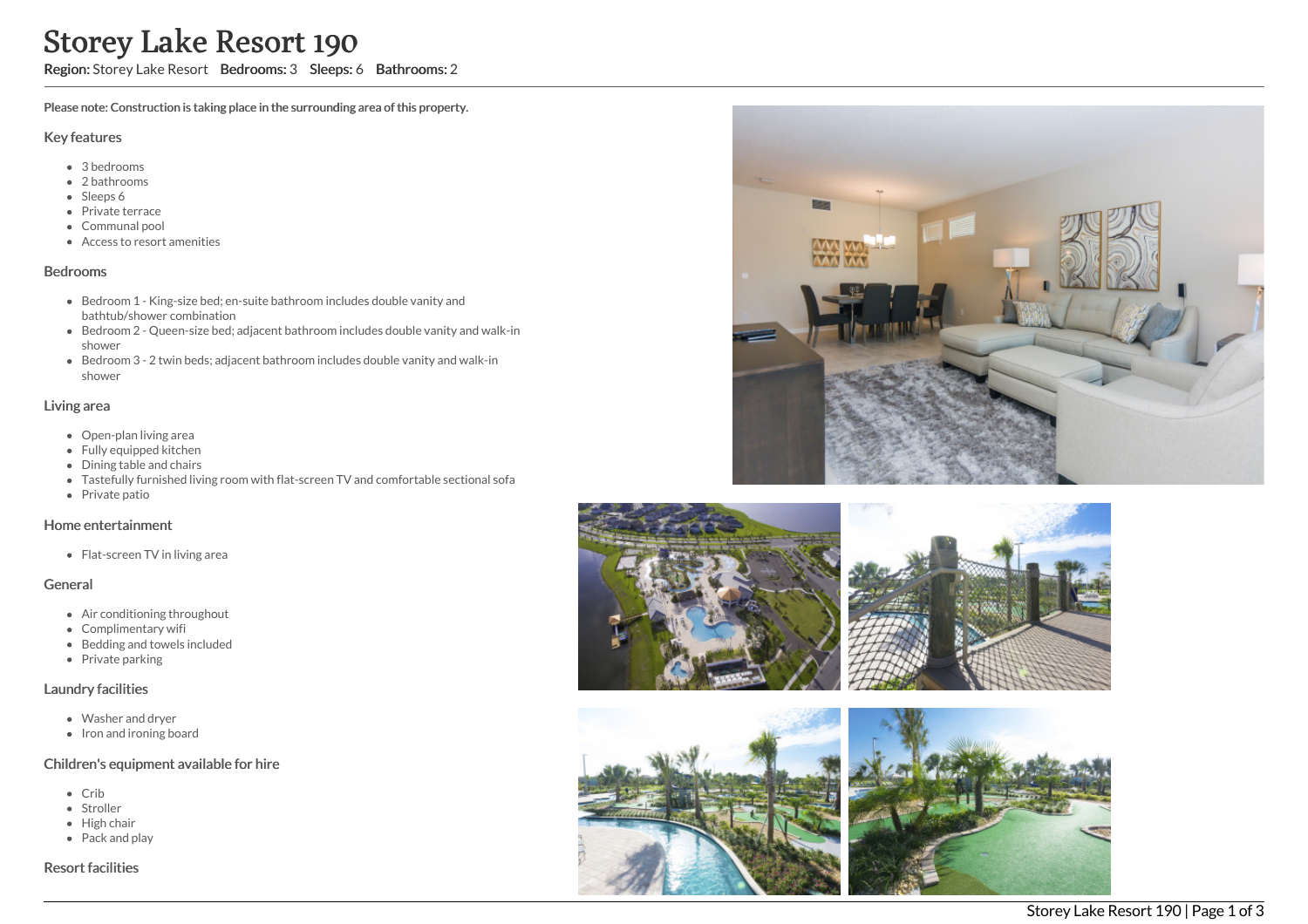Situated just 17 miles from Orlando International Airport, Storey Lake Resort is ideally located within close proximity to Orlando's major attractions. Guests at this resort can enjoy full access to a range of first-class amenities based around the impressive clubhouse 'The Hideaway'. Here, you will find a 9-hole mini golf course, volleyball courts, a fully-equipped fitness center and kayak rentals. The resort also features a large communal pool and spa, waterslides and a lazy river where guests can enjoy a 5\* poolside dining and drinks service.

## Places of interest

- Supermarket 1 mile
- Shopping mall 2 miles
- Disney World 5 miles
- Seaworld 7 miles
- Universal Studios 10 miles
- Legoland 37 miles
- Airport 17 miles
- Beaches 69 miles